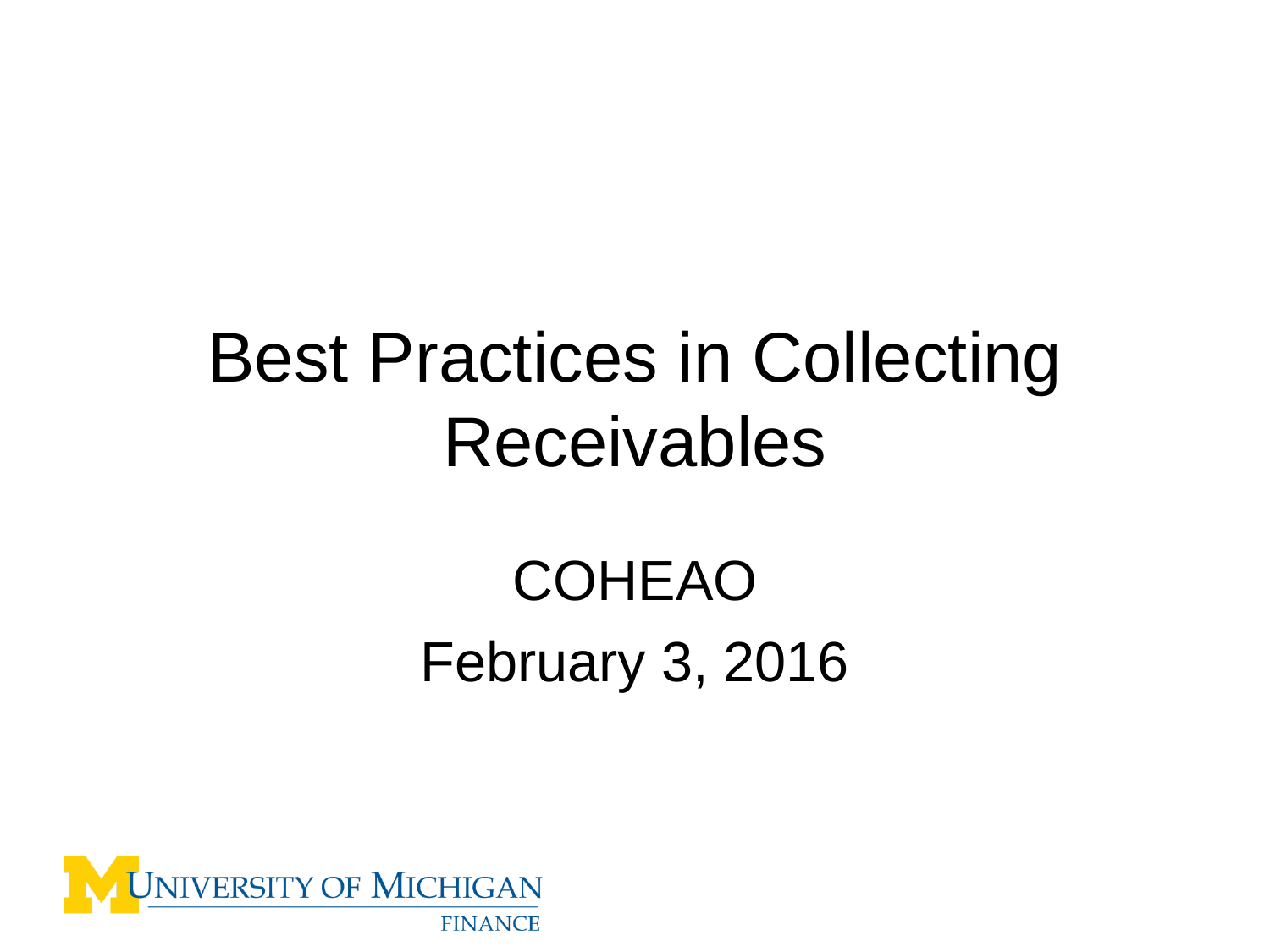# University of Michigan Agenda

- Tuition Billing Process
	- Ann Arbor campus, Peoplesoft system
	- Dearborn campus, Banner system
	- Flint campus, Banner system
- Collection Procedures
	- During enrollment
	- After enrollment
- Conclusion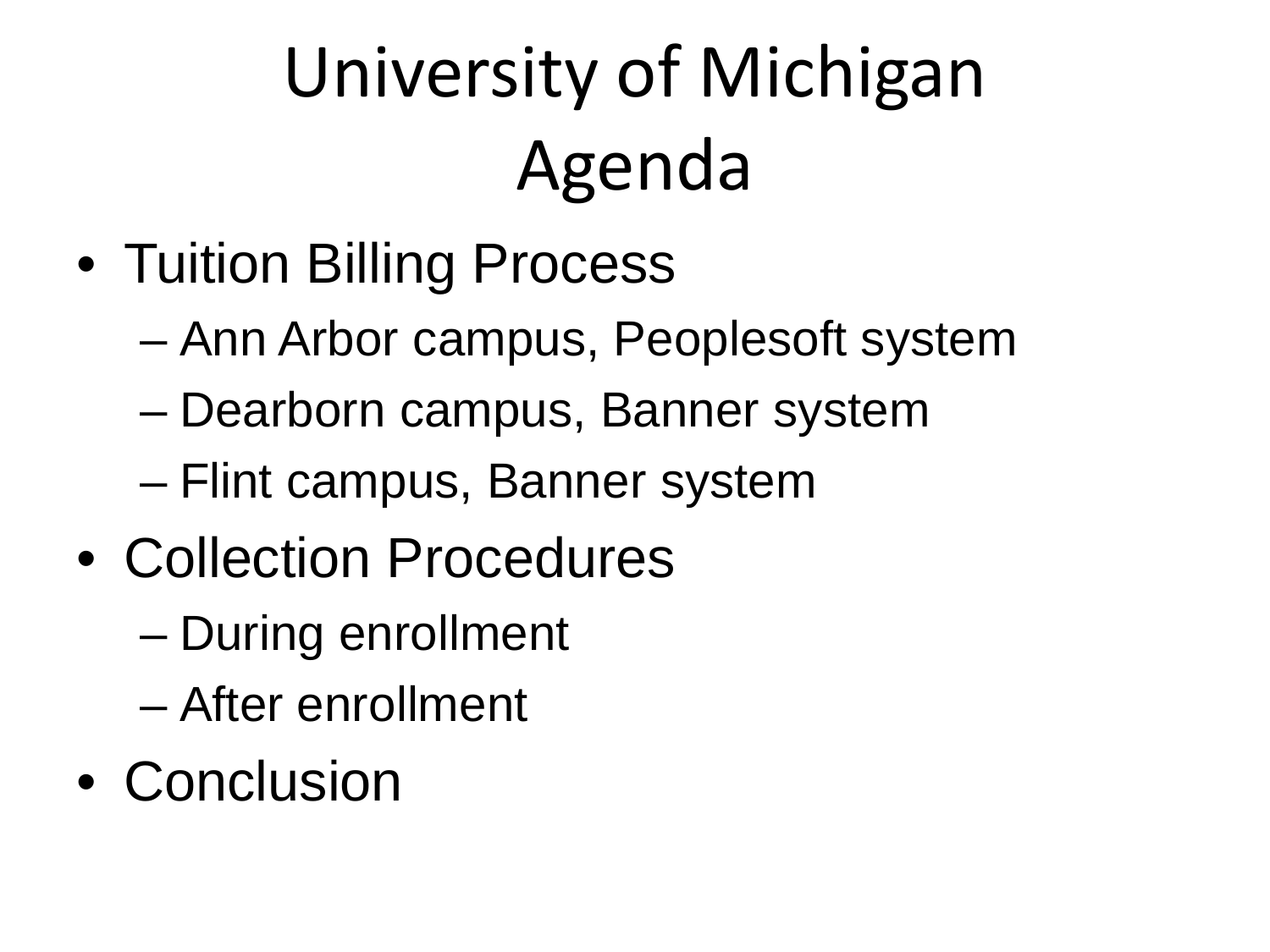### University of Michigan **Overview**

- Fall 2015 Enrollment on our 3 campuses
	- Ann Arbor (Main) 43,651
	- Dearborn 9,308
	- $-$  Flint 8,470

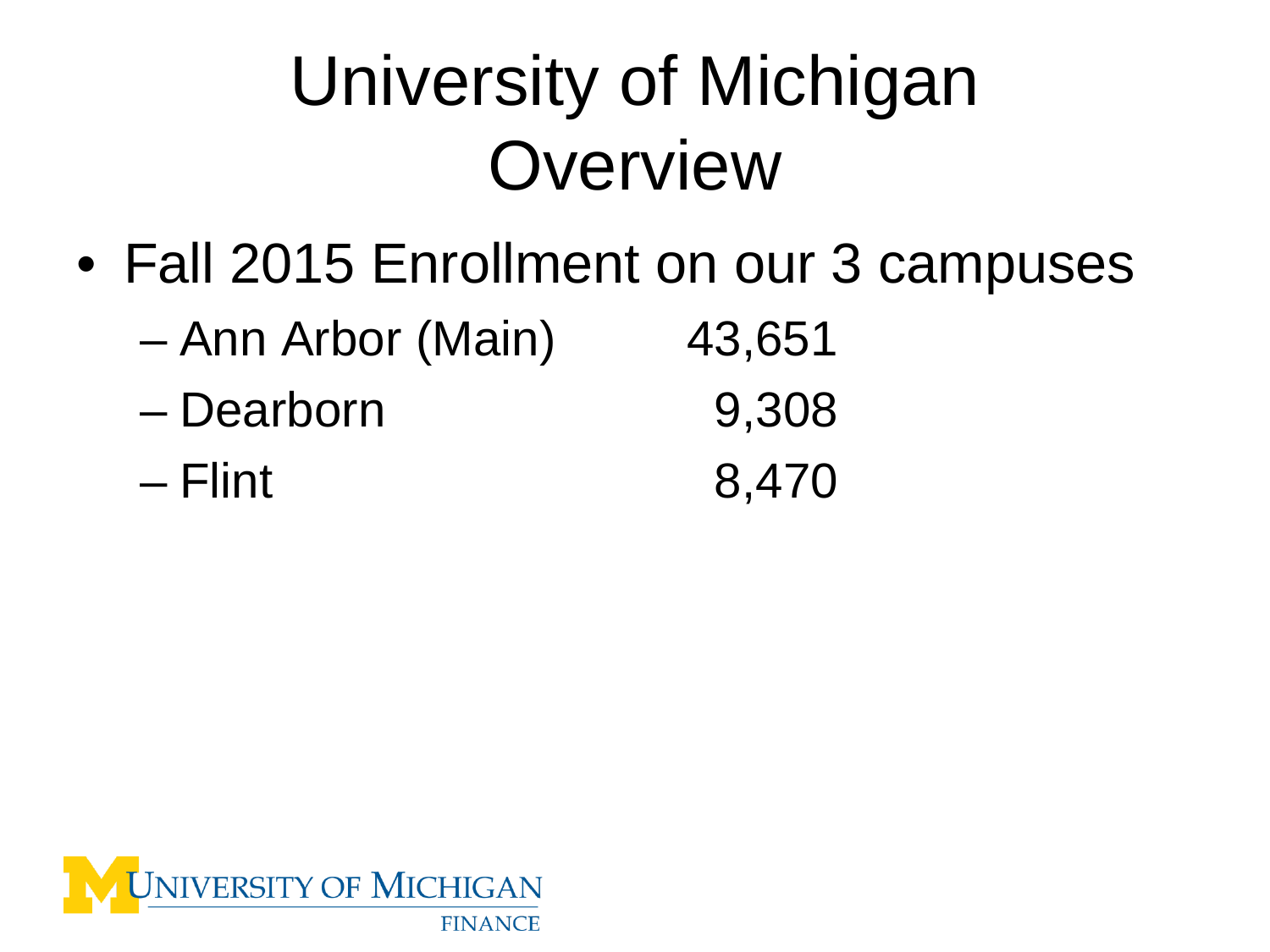- Tuition due dates
	- Fall Semester: Always August 31
	- Winter Semester: First Day of classes
- In-house tuition payment plan available
	- \$30 fee each semester to participate
		- Fall: June-October
		- Winter: November-March

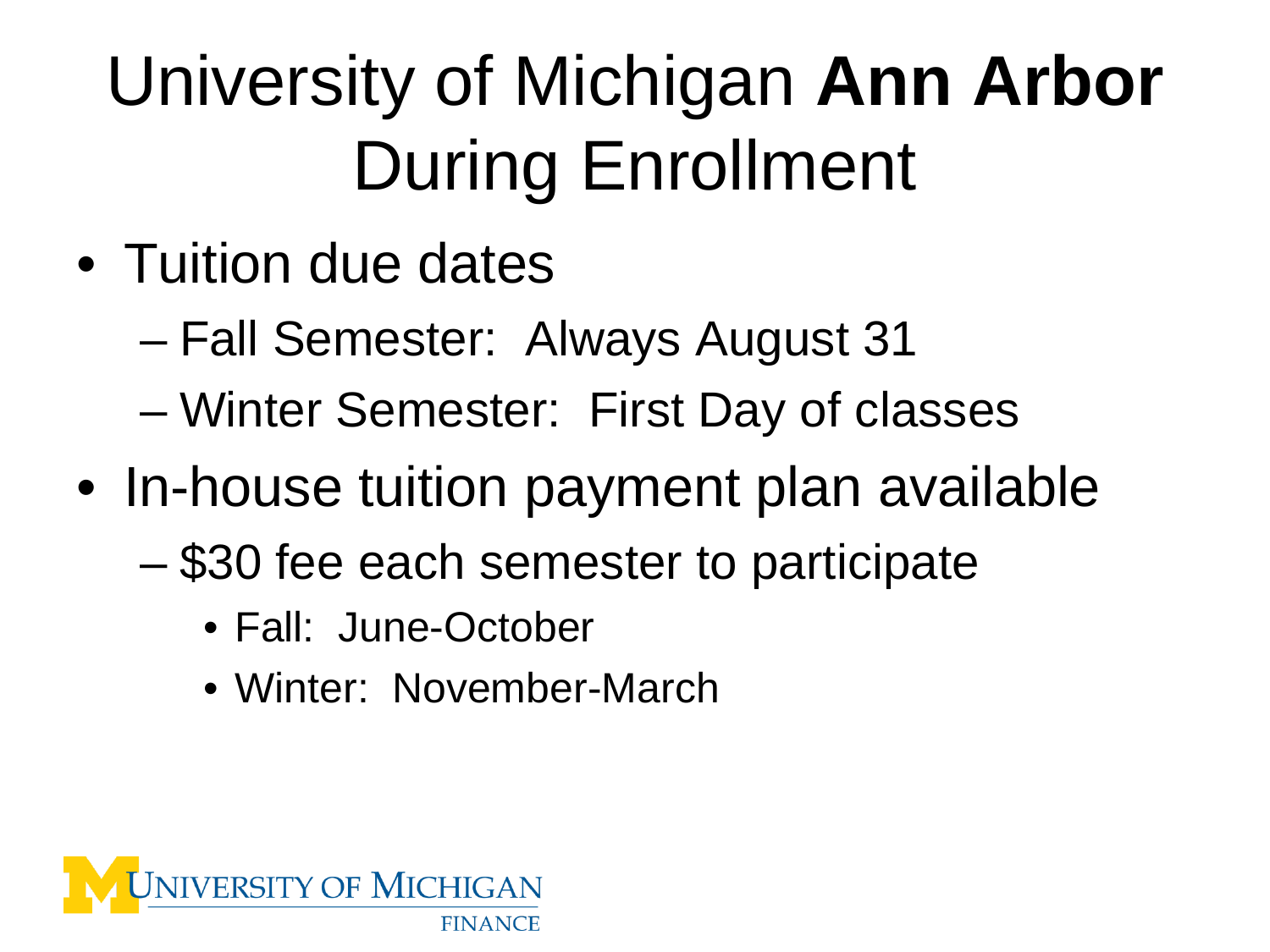- Billing process:
	- At the time of registration: Students sign an authorization to conduct university business online
	- Students agree they are liable for tuition and fees
	- Email is sent with a link to their bill

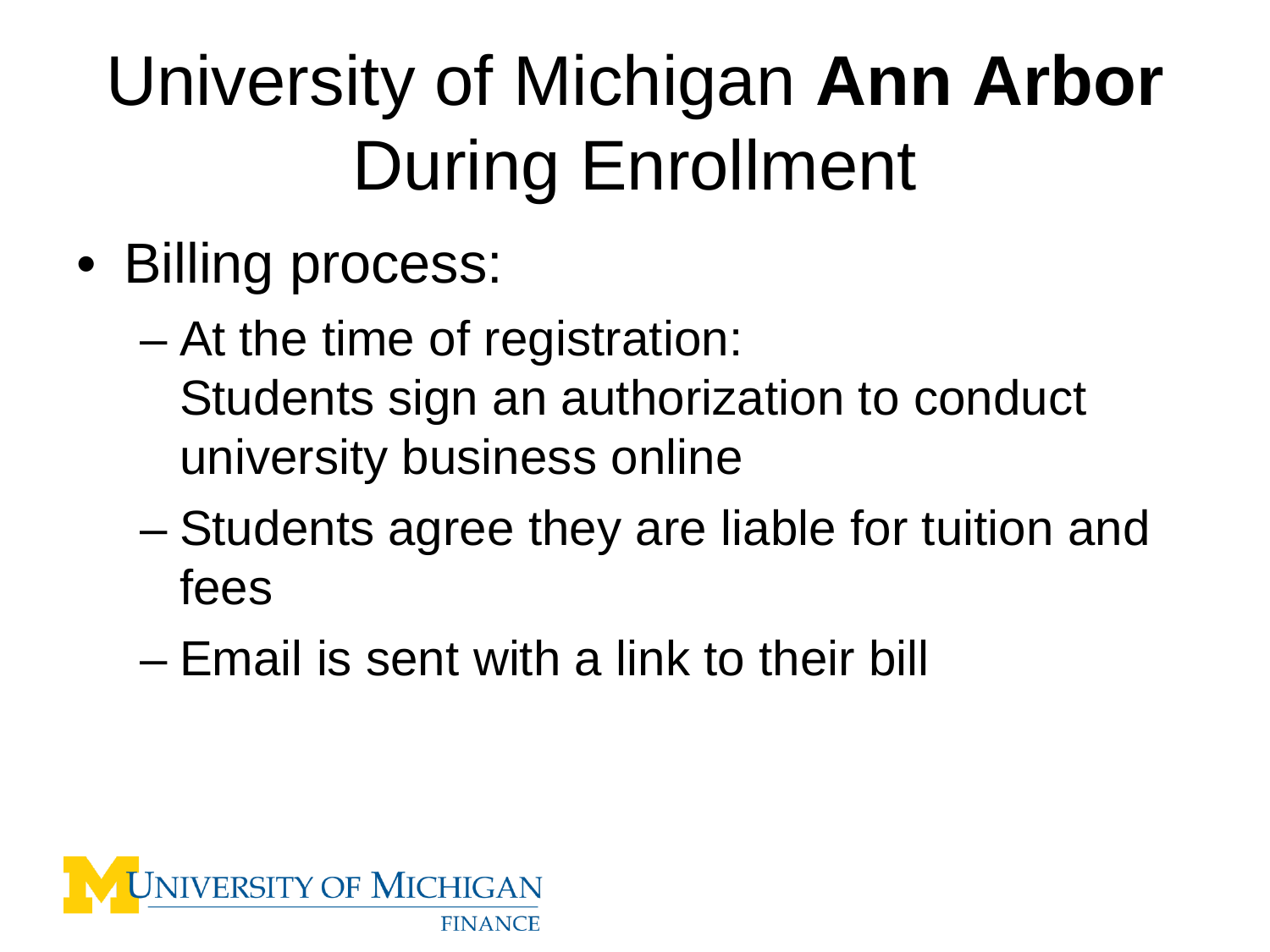- Billing process continued:
	- Students can designate friends and family to also receive email notification with a link to the student's bill
	- No paper bills are generated

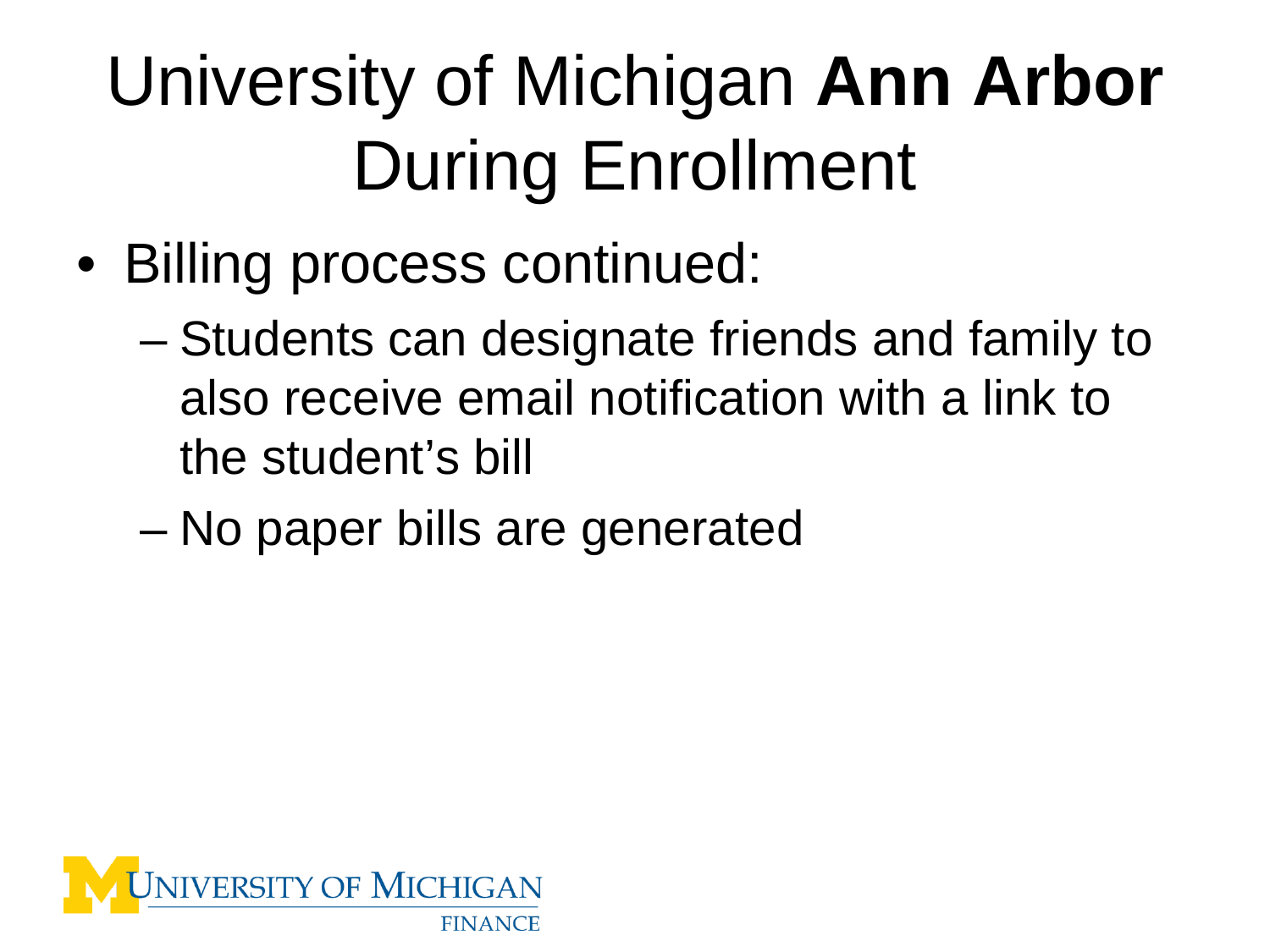- Total billed for FY 2015 was \$1.4 billion
- Penalties for non-payment:
	- \$30 late fee on balance \$60 or greater
	- Negative service indicator (hold credit) which prohibits future registration and University services (e.g. official transcripts, diploma)

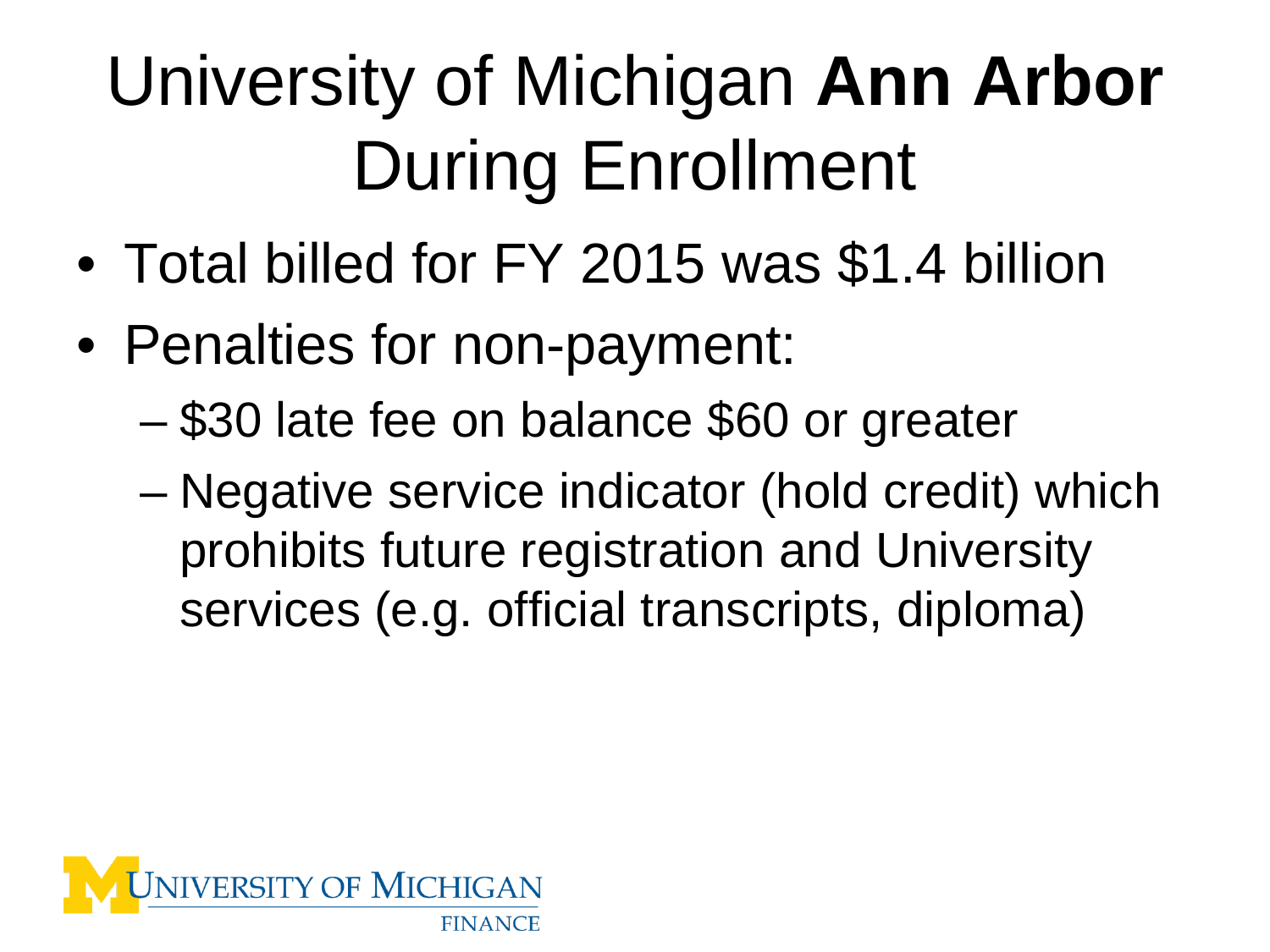- Students with unpaid balances receive:
	- Emails notifying them they have a bill available
	- Additional collection emails are sent at the beginning of the month and at pre-registration

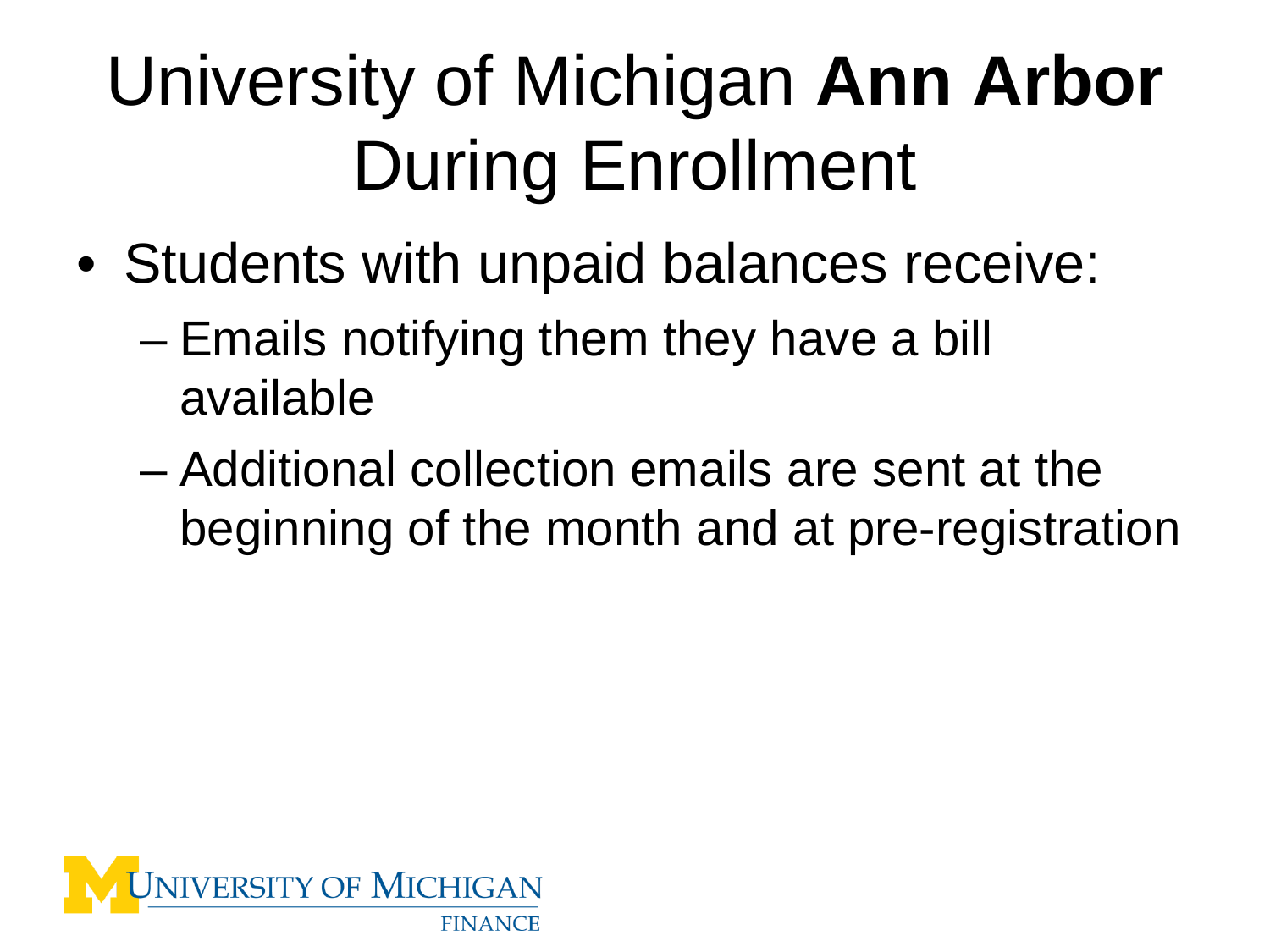- After the end of the semester if:
	- An account is 60 days past due
	- Not registered for next term
	- No ongoing charges (e.g. housing contract)
- Students are sent two letters, indicating their account is being moved to collections. The account is then transferred to Student Loan Collections.

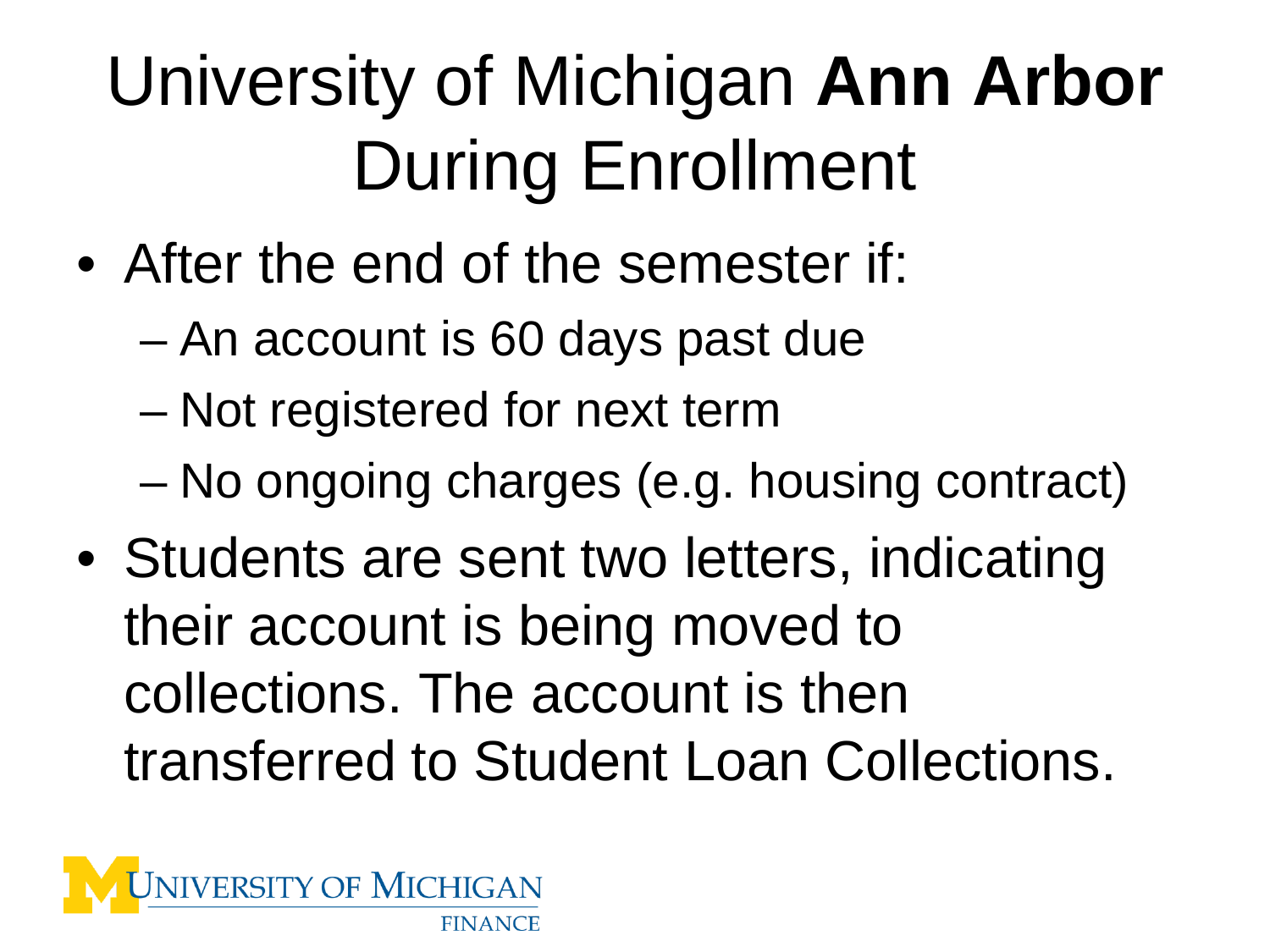- The amount transferred to the Student Loan Collections office for FY2015 was \$2.7 million
	- This represents .2% of the amount billed

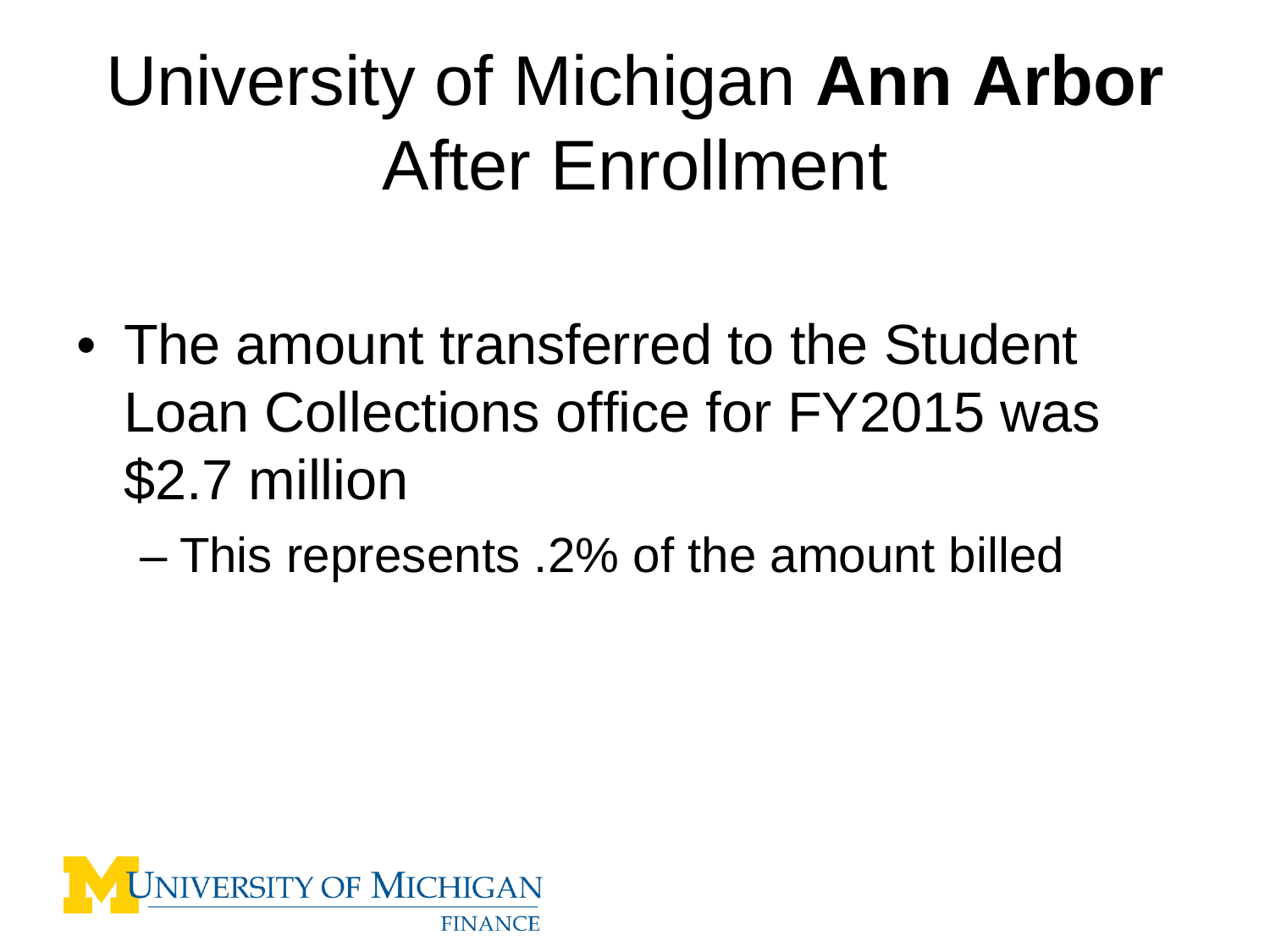- When the account is transferred to Student Loan Collections, it is:
	- Placed on ECSI (Educational Computer Services, Inc.) system
	- Assigned an internal collector for 8 months
	- Uncollectible accounts are placed with a collection agency and reported to a credit bureau

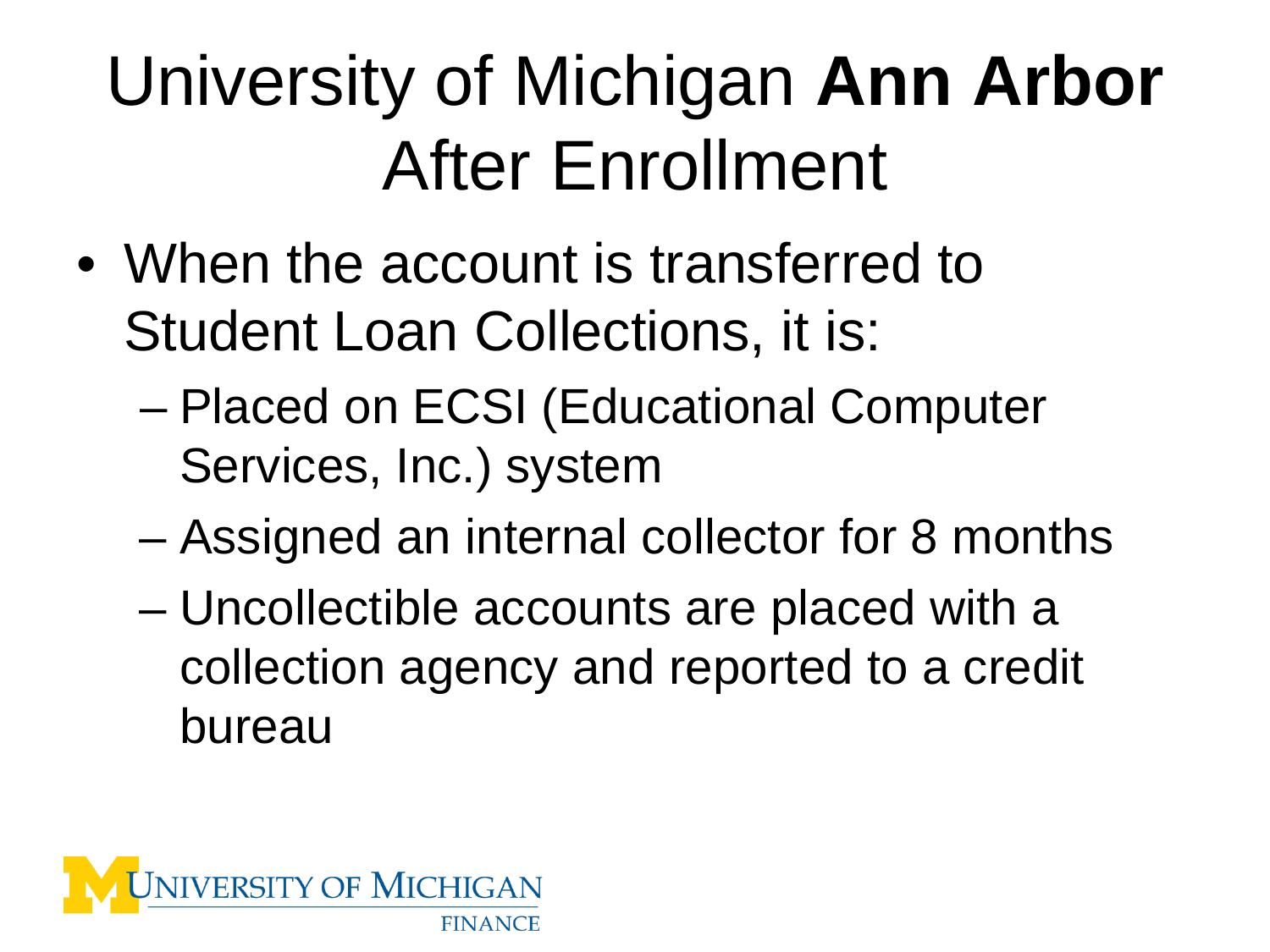- Collection costs are not added to the pastdue accounts when placed with an agency
- Accounts are at an agency for one year and rotate through our agencies until the statute of limitation expires
- After the statue of limitation passes, we will write-off these receivables and place a permanent hold on the student record

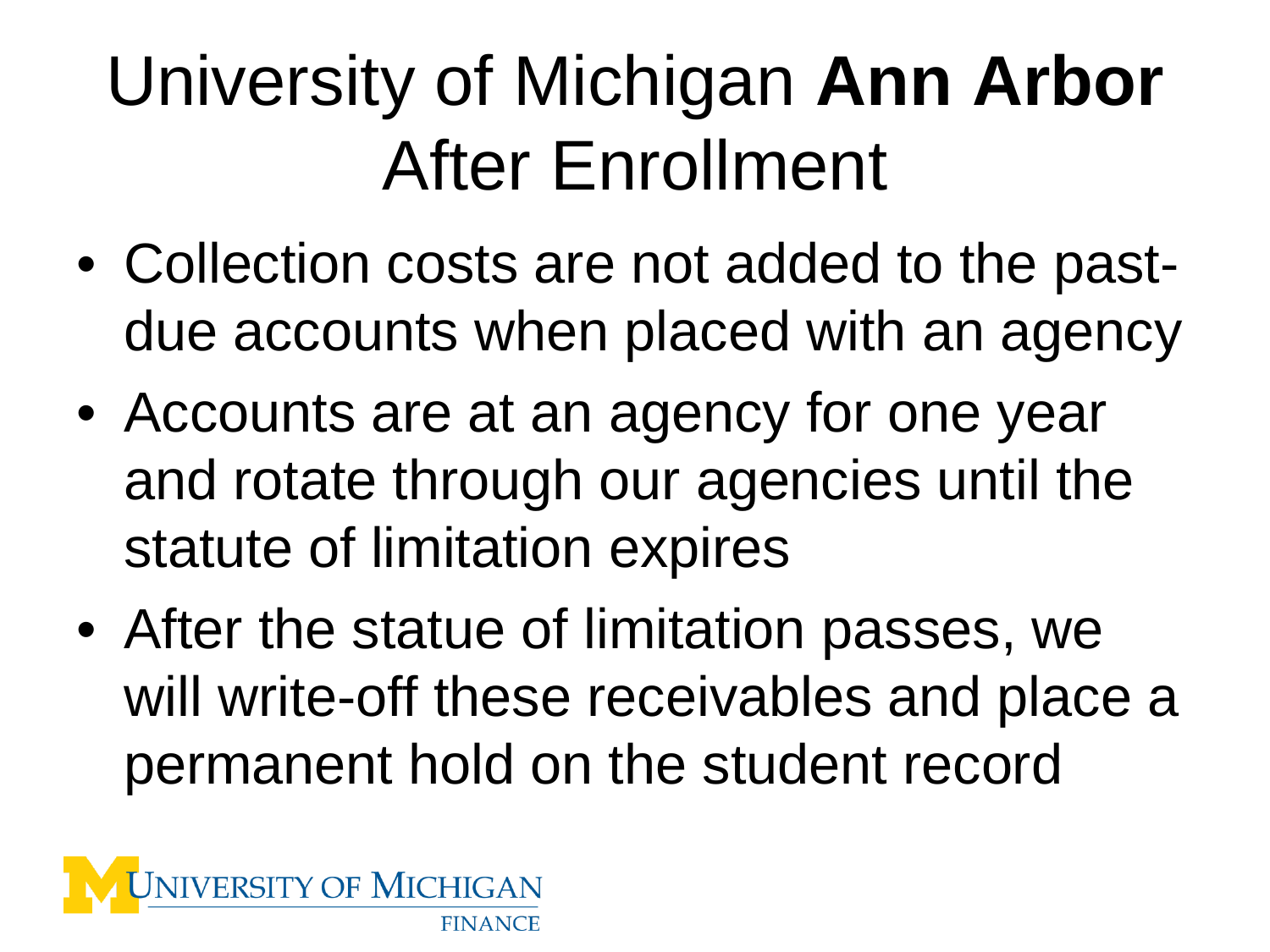• When an individual declares bankruptcy and their case is discharged, we code the account as bankruptcy, and do not pursue the debt further

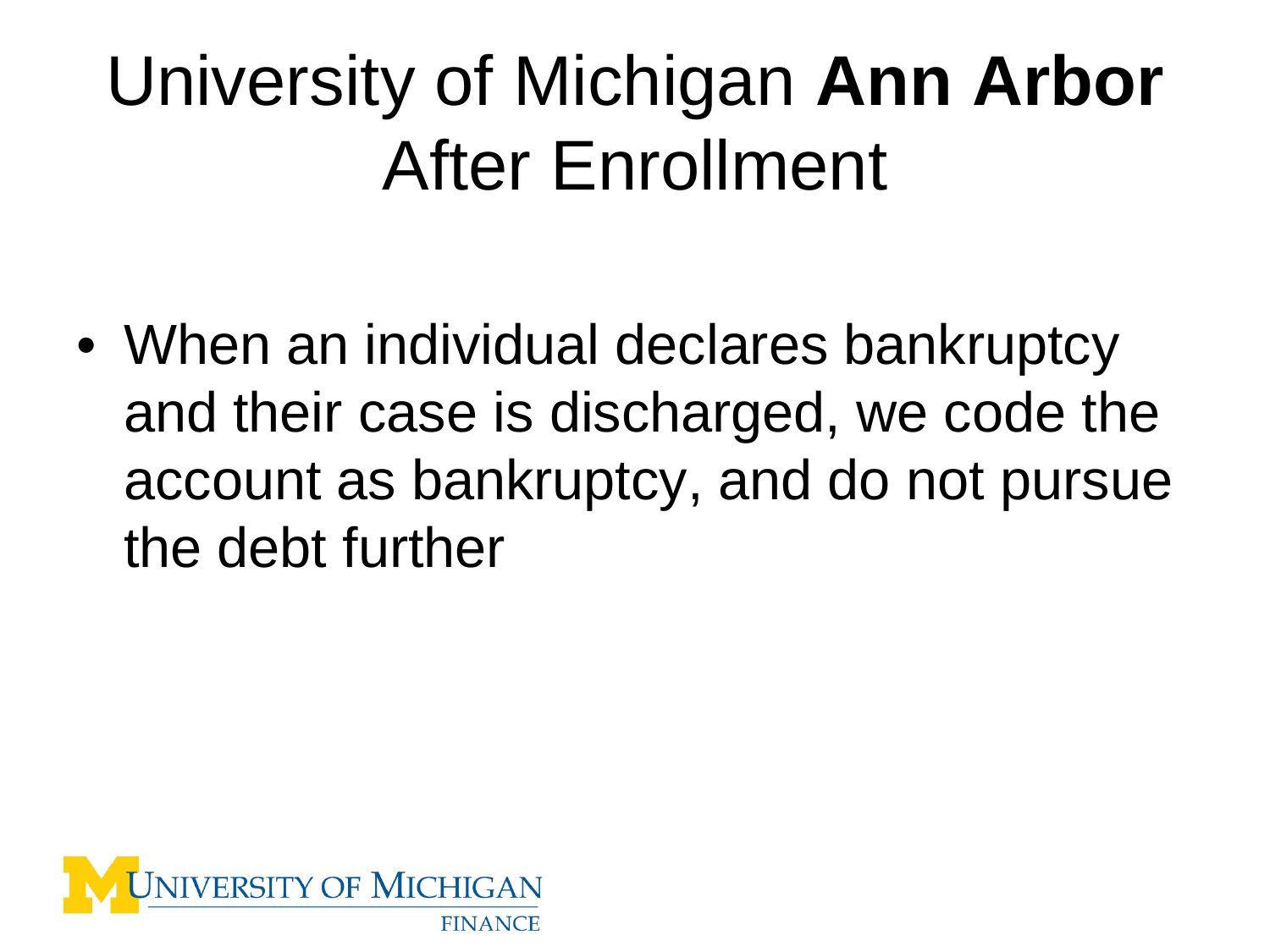• Tuition due dates

– All Semesters: Due the third Wednesday at the beginning of each semester

- Externally managed payment plan available
	- \$40 fee each semester to participate
	- Student must sign up on line
		- Fall: July-November
		- Winter: December-March

**ERSITY OF MICHIGAN FINANCE**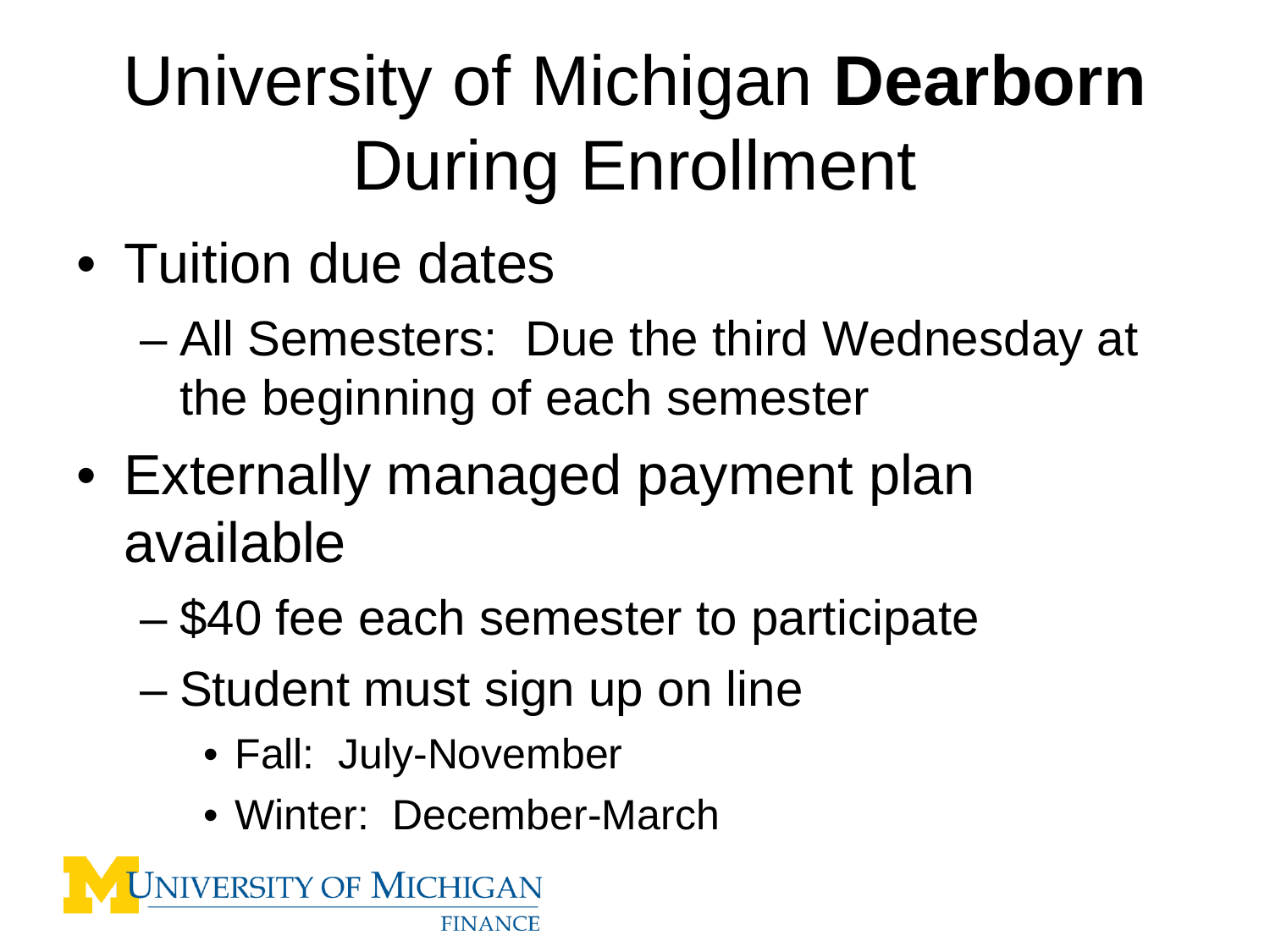- At the time of registration, Students agree to financial responsibility for all charges, and agrees to pay all fees and costs, including those incurred for collection and litigation
- Total Tuition billed for FY2015 was \$105 million

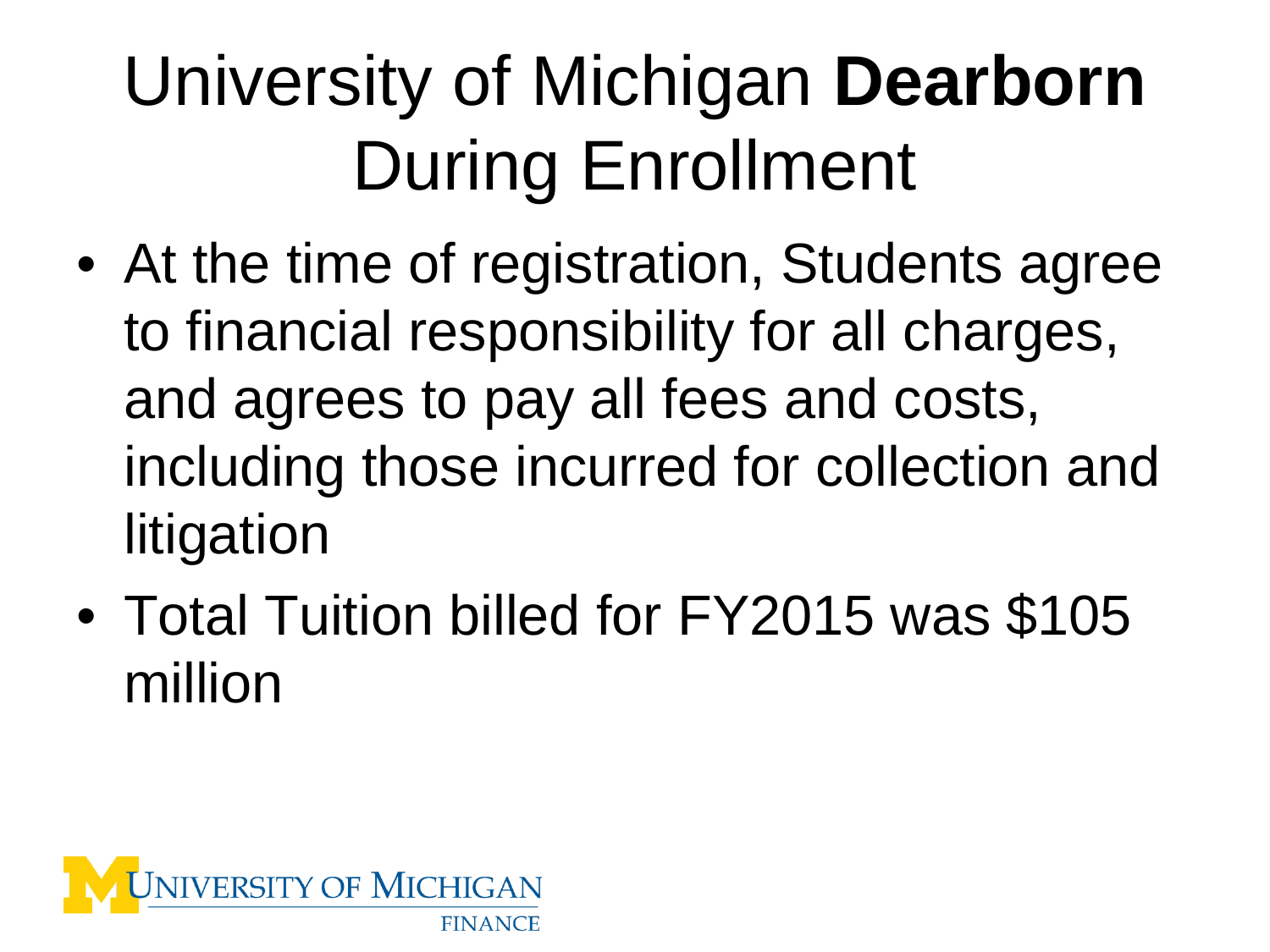- Penalties for non-payment:
	- \$30 late fee on balances of \$120 or more
	- Hold which prohibits future registration and University services (e.g. official transcripts, diploma)

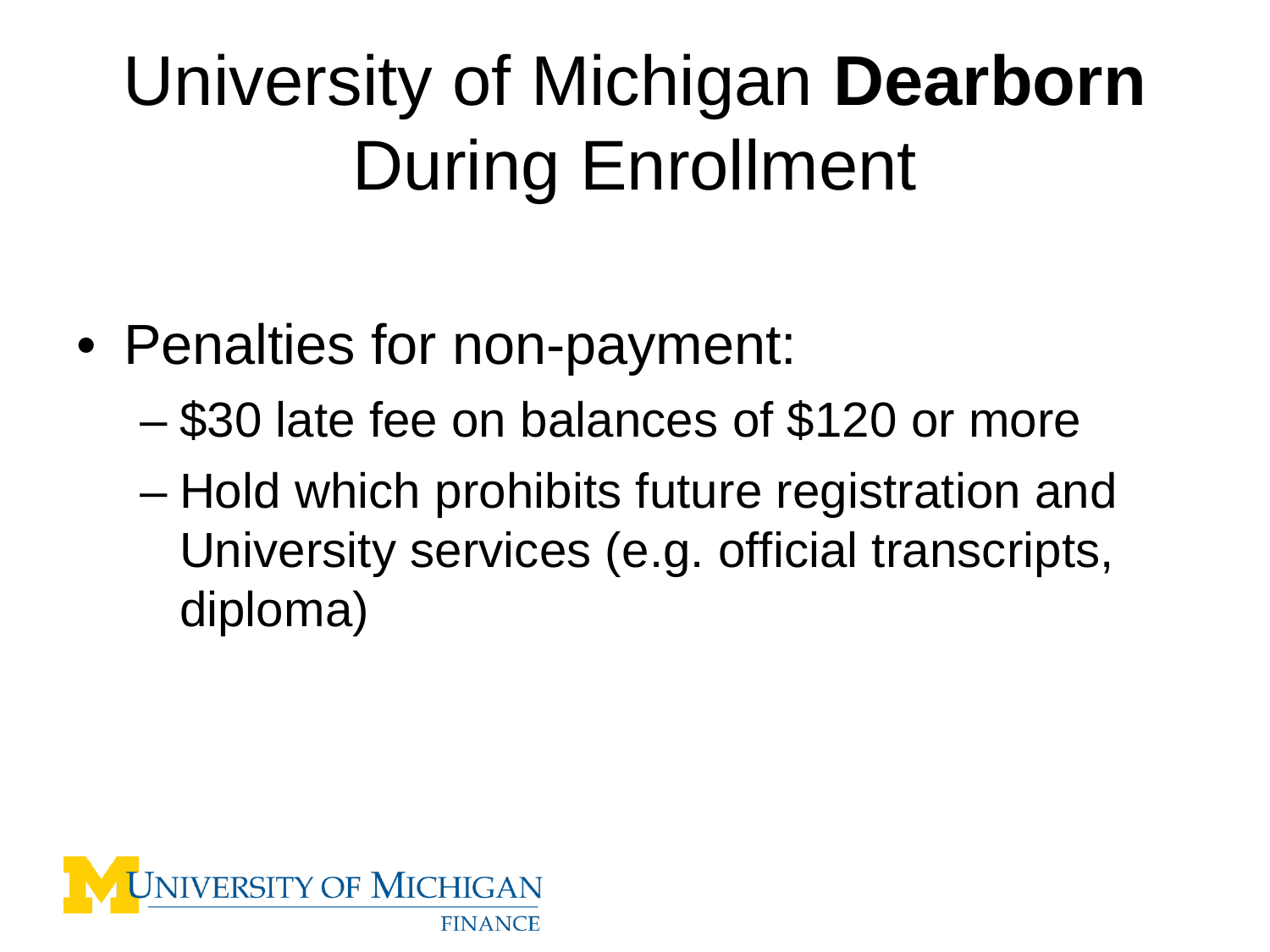- Student with unpaid balances receive:
	- Monthly E-statements and past due reminders sent using Touchnet
	- Cancellation of their payment plans when payments are not made
	- Two letters sent by billing staff encouraging students to enter into a "Education loan payment plan contract"

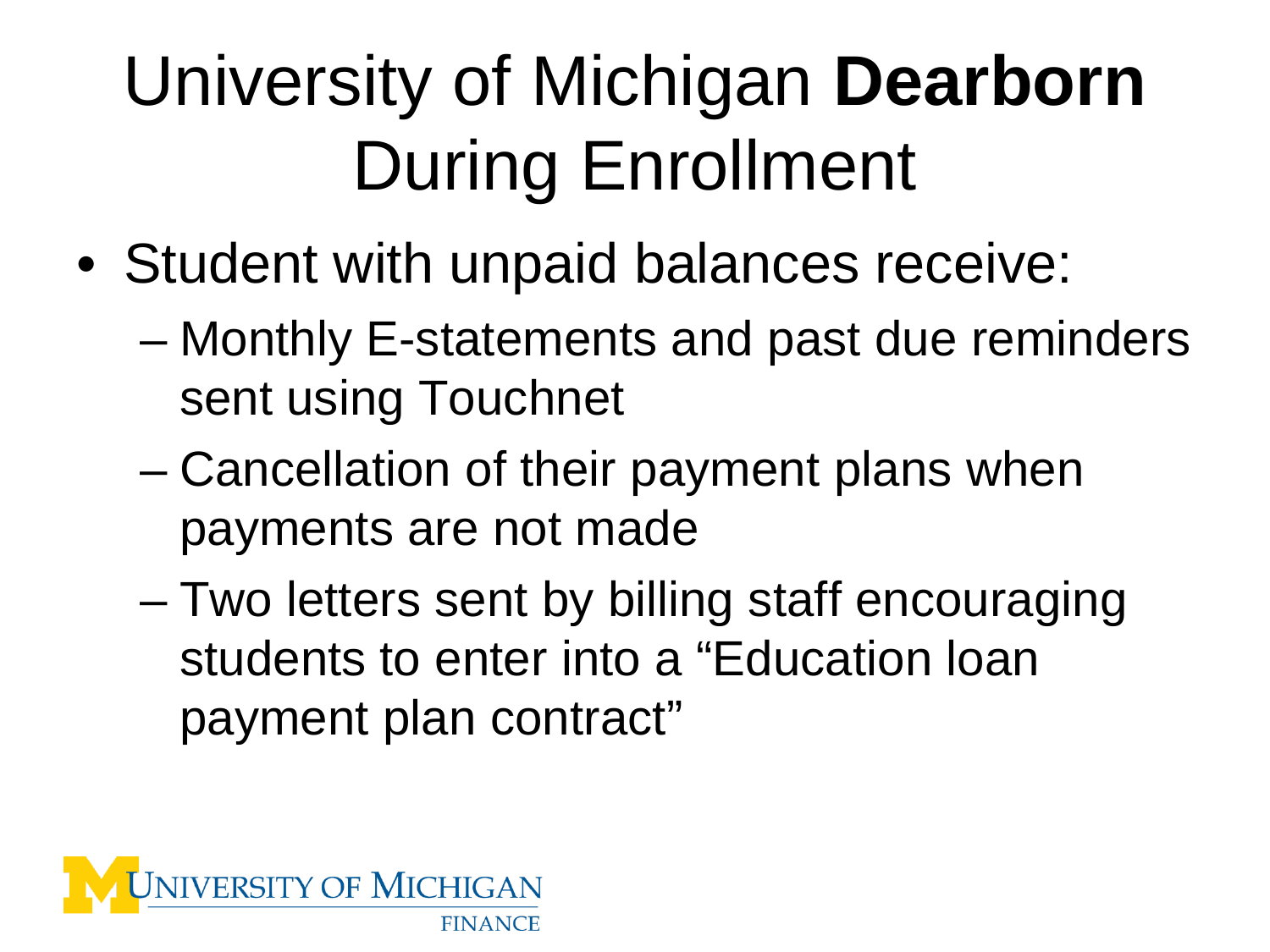- Delinquent student accounts are transferred to the Ann Arbor Student Loan Collections office
- The accounts are zeroed out on the Banner system and uploaded into the ECSI system

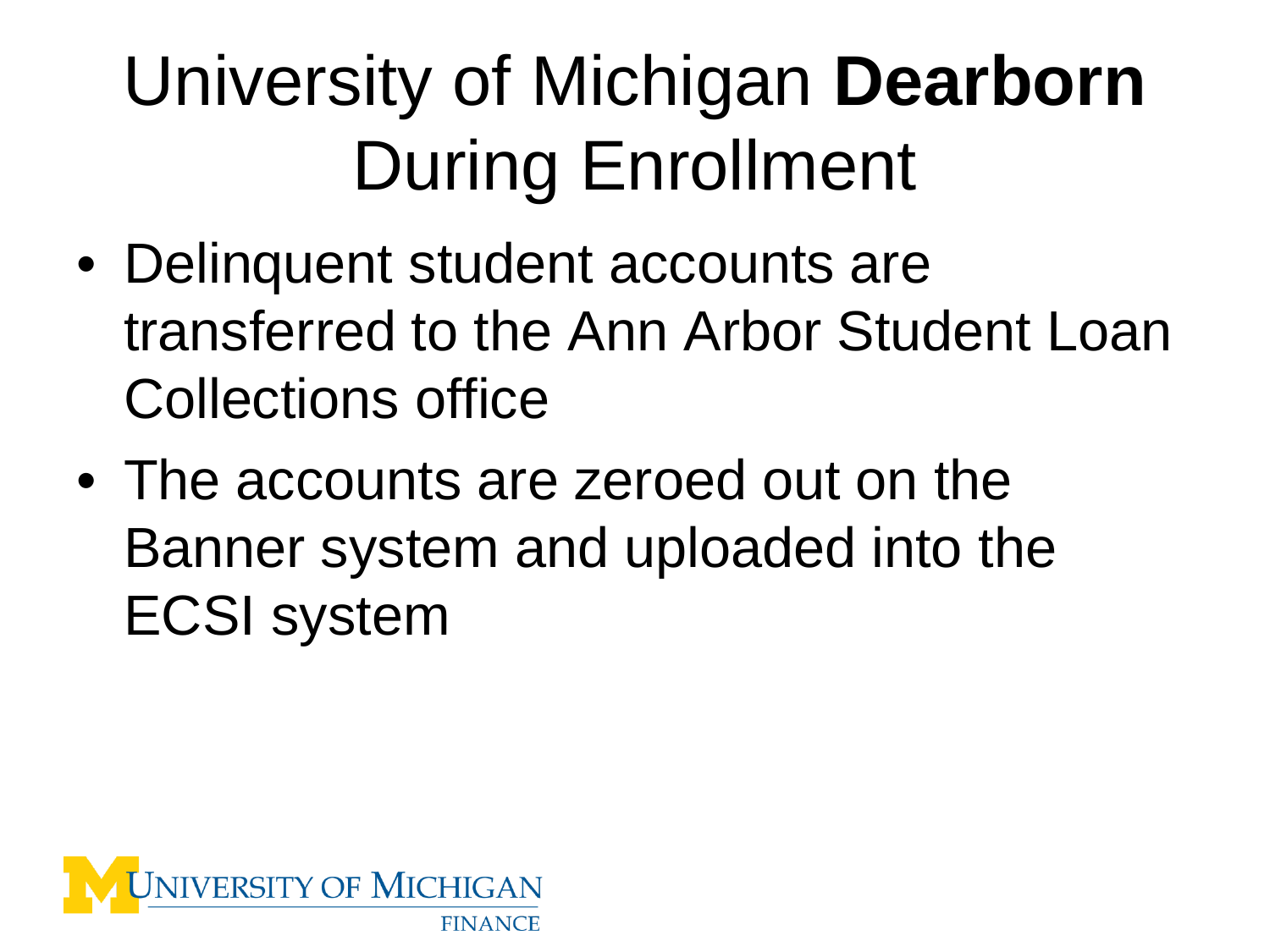- When delinquent accounts are transferred to Student Loan Collections (SLC), they are:
	- Assigned an internal collector for 8 months
	- Uncollectible accounts are place with a collection agency (collection costs are charged and reported to a credit bureau if SLC cannot collect the debt)

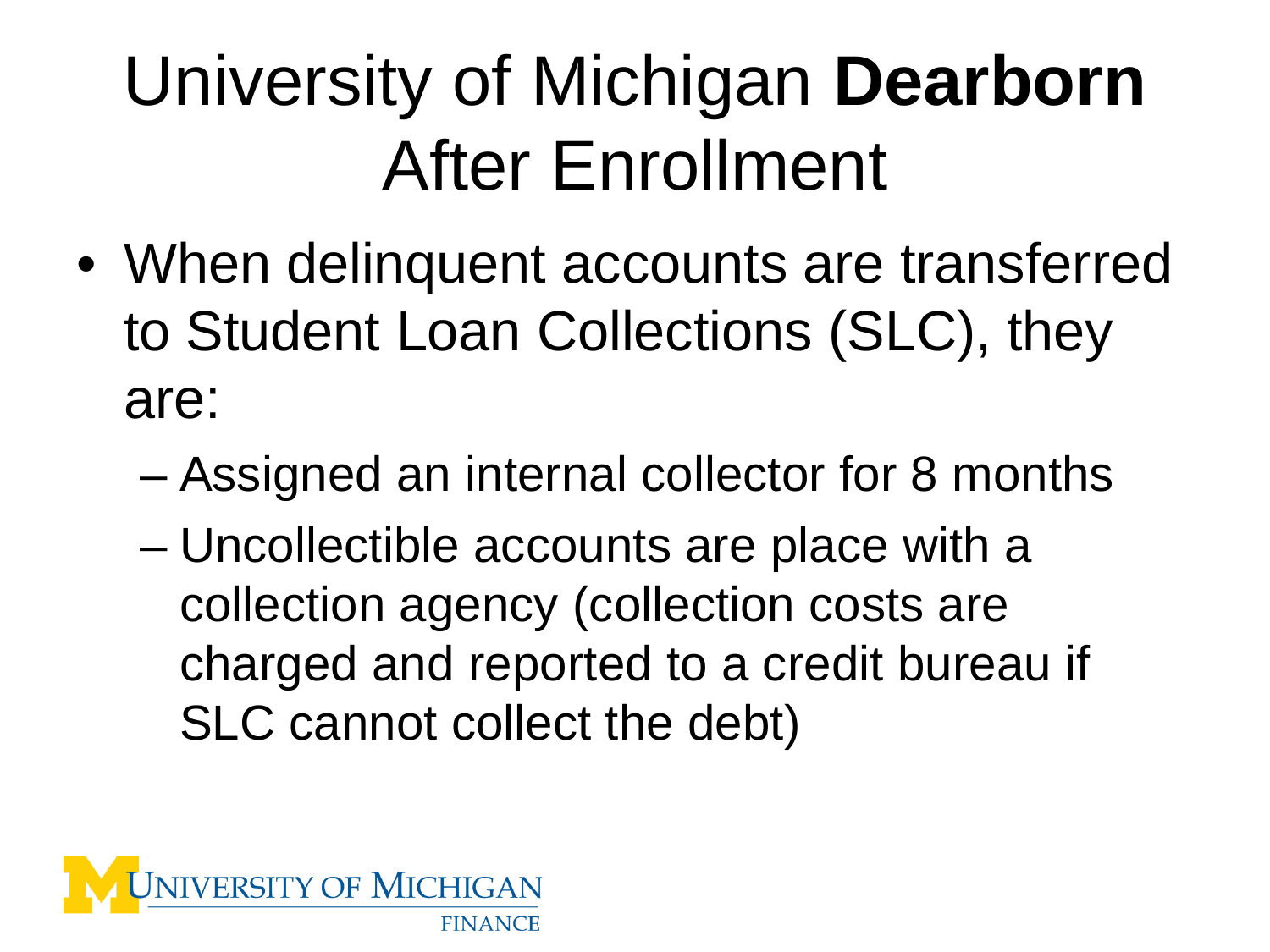- After a student's bankruptcy period, if a discharge is received, we resume collection on our outstanding account
- After the statute of limitation passes, we will write-off these accounts and place a permanent hold on the student record

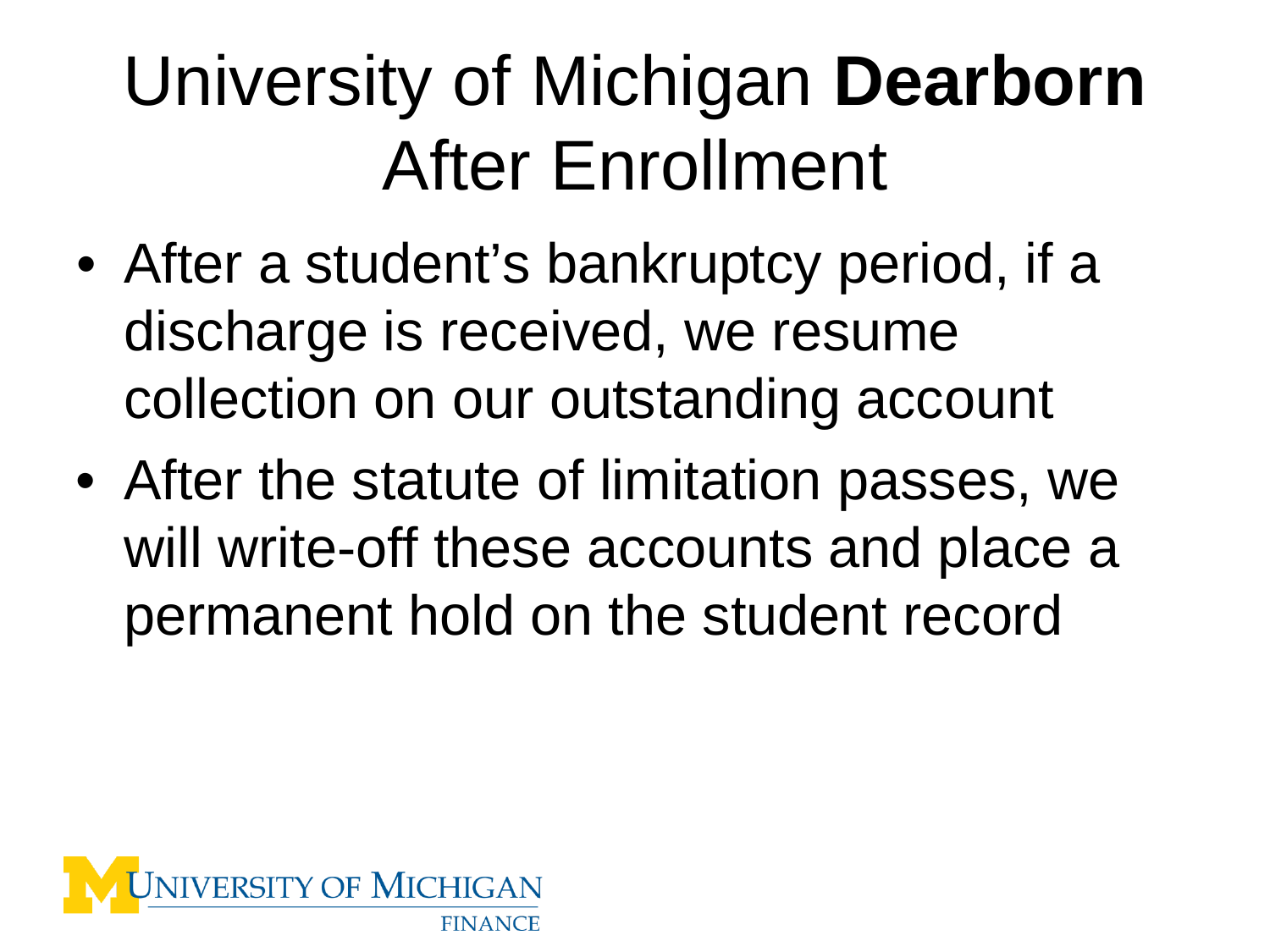# University of Michigan **Flint** During Enrollment

- Bills are due the last Wednesday of the first month of the semester unless Students sign up for a payment plan
- Externally managed payment plan
	- \$42 fee each semester to participate
		- Fall: September-November
		- Winter: January-March

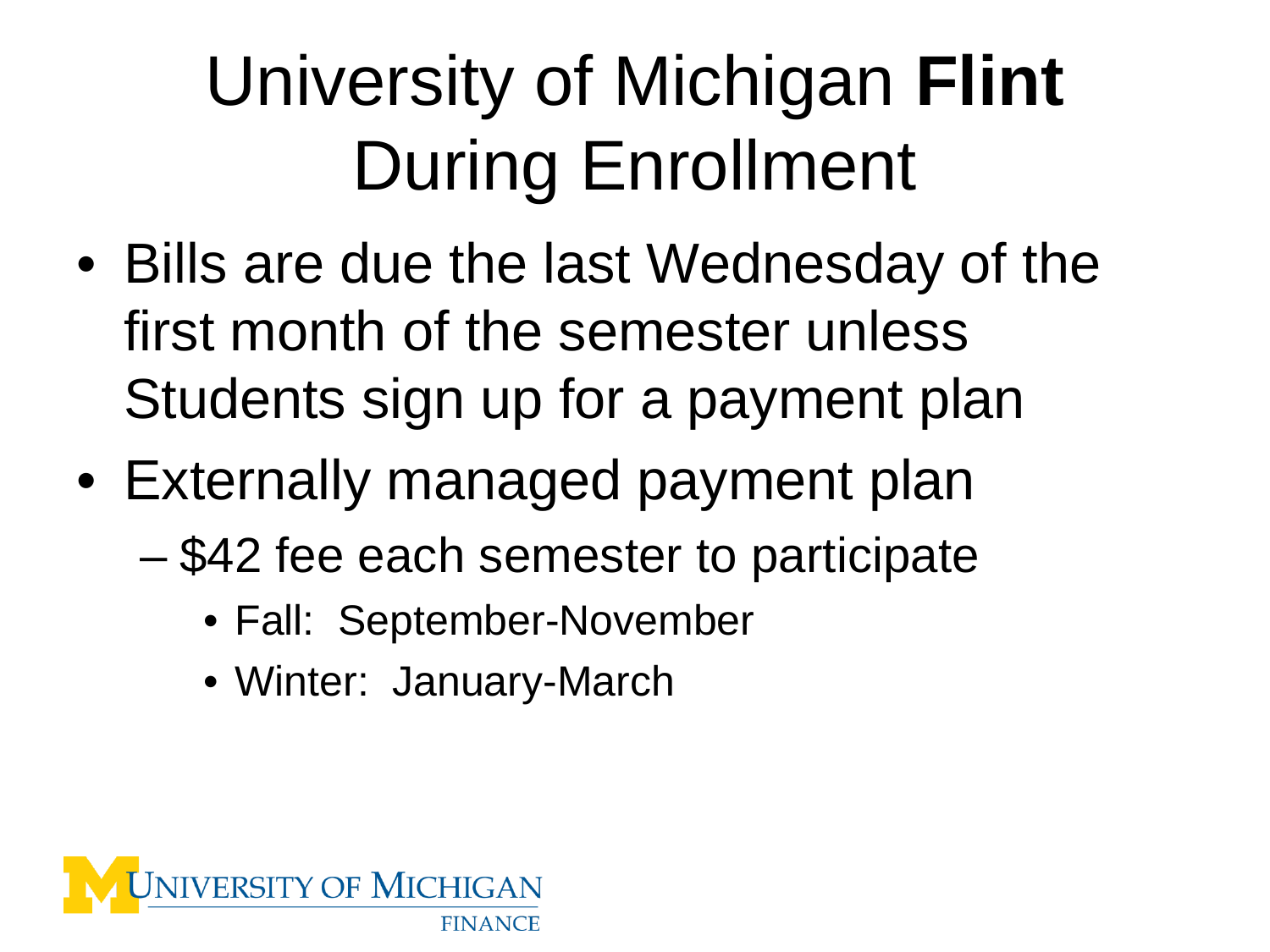# University of Michigan **Flint** During Enrollment

- Total billed for FY2015 was \$90 million
- Billing process:
	- An email is sent with a link to their bill
	- They have to forward this email to others if they want them to view their bill
	- No paper bills are produced

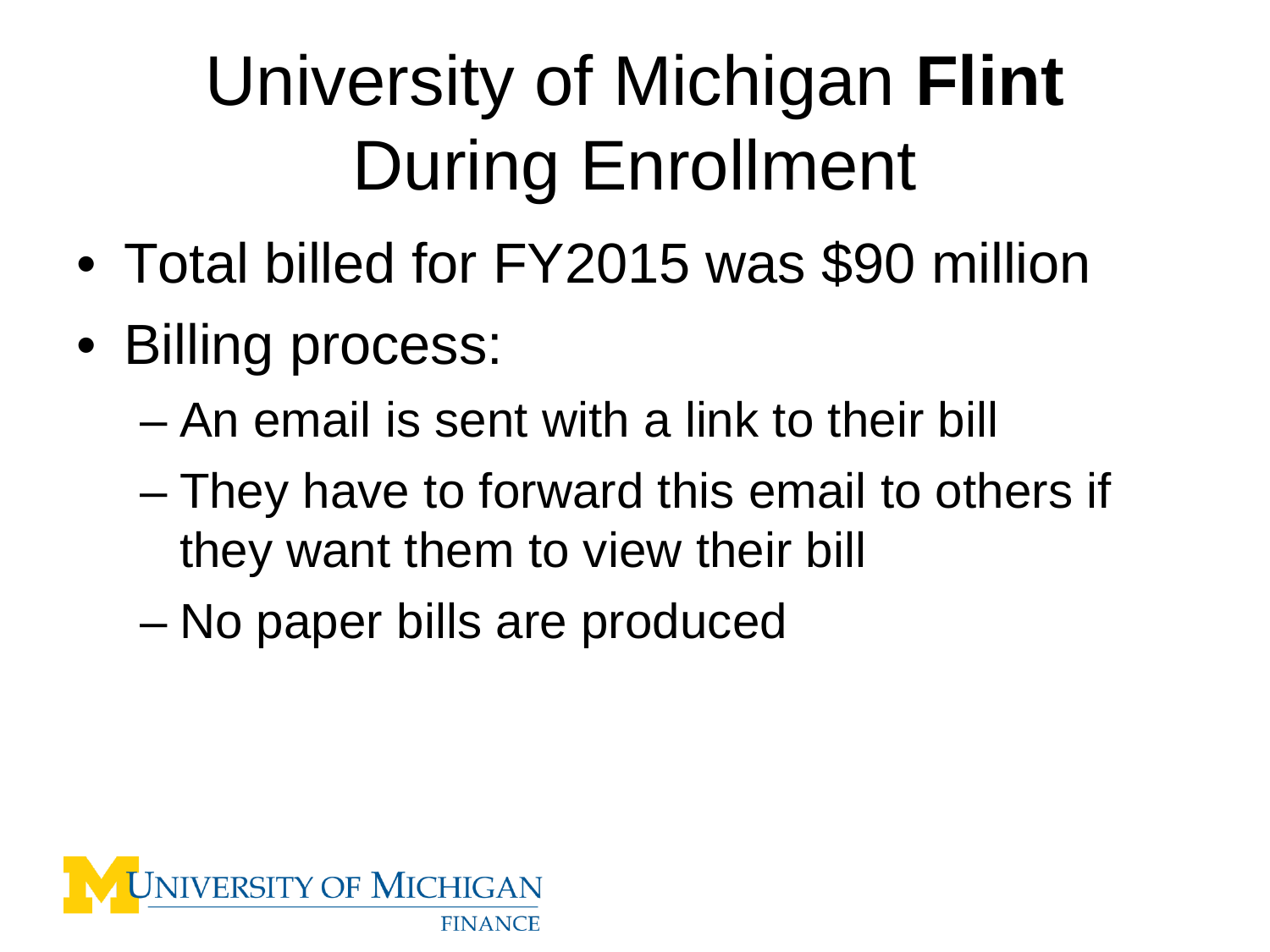# University of Michigan **Flint**  During Enrollment

- Penalties for non-payment:
	- Late payment fee is 1.5% each month
	- Holds are placed which prohibit future registration and University services (official transcripts, diploma)
- Billing emails are sent for 6 months to students with delinquent accounts
- Bankruptcy discharges are written off

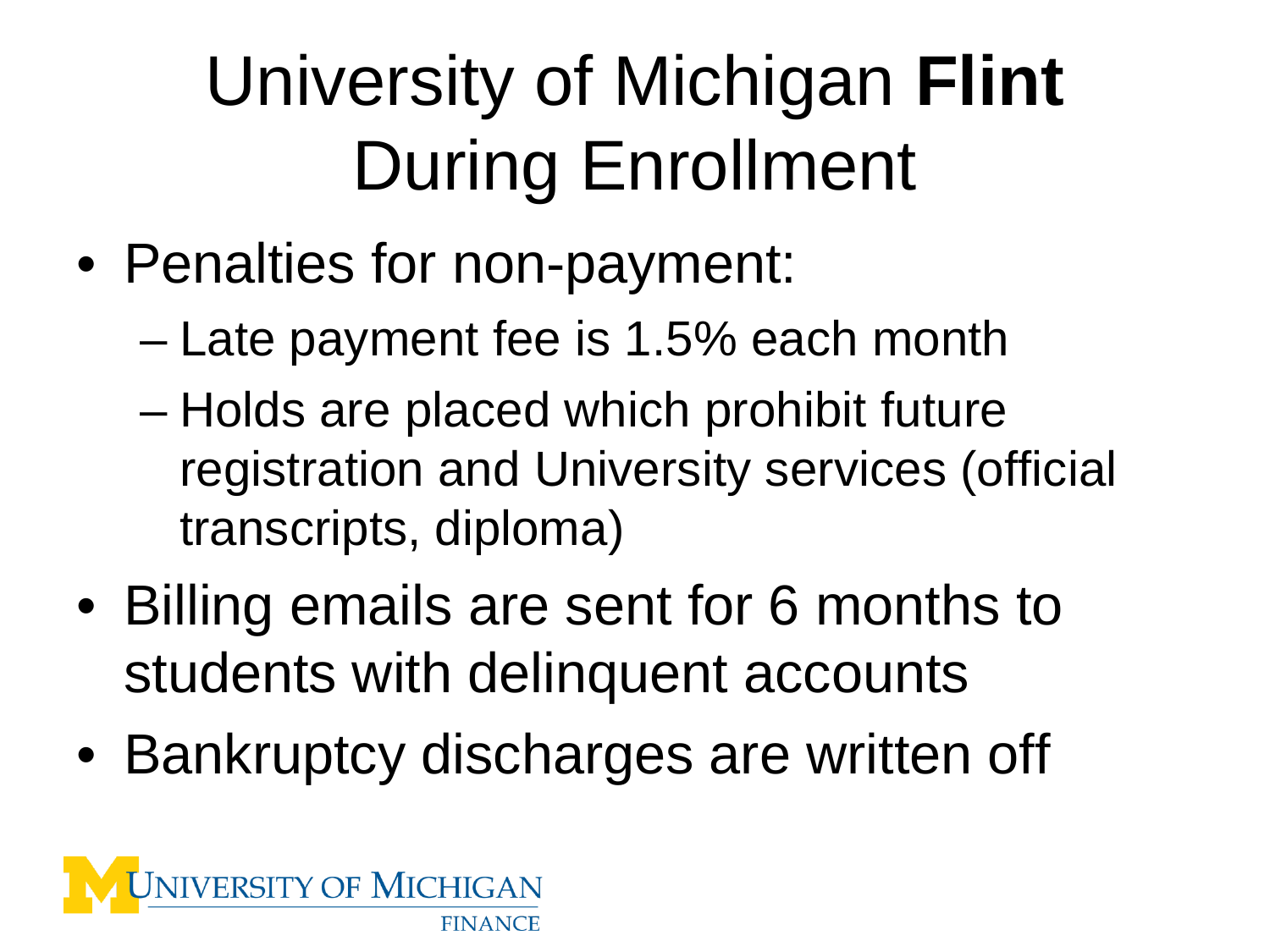## University of Michigan **Flint** After Enrollment

- After 6 months, delinquent accounts are placed with a collection agency
- No collection costs are added to the account
- The accounts are reported to a credit bureau 30 days after placement with the collection agency

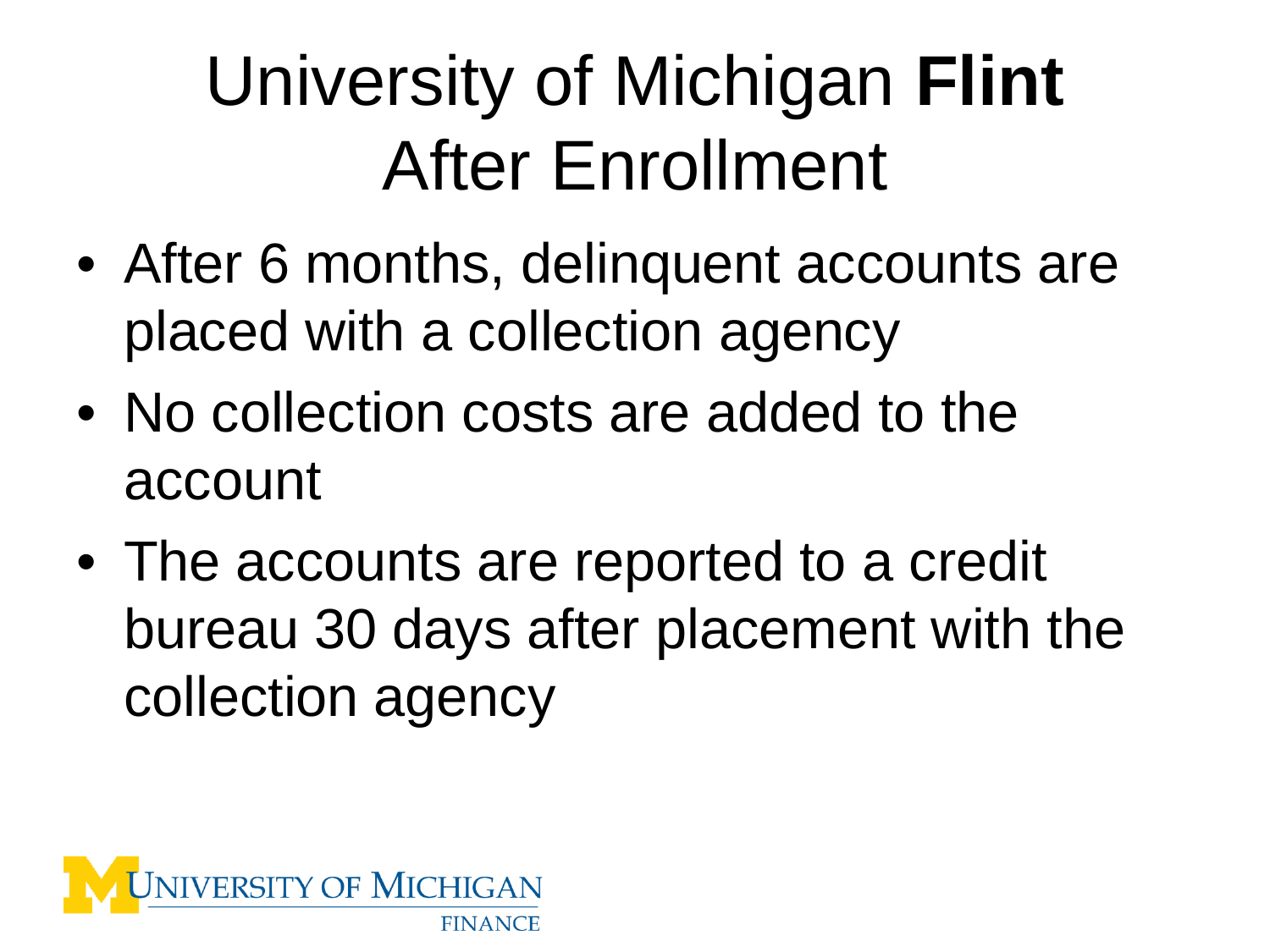#### University of Michigan

• Keep in mind that the best practice for receivables is not a one size fits all, but rather, should be done in a way that works best for your institution based on staffing and size

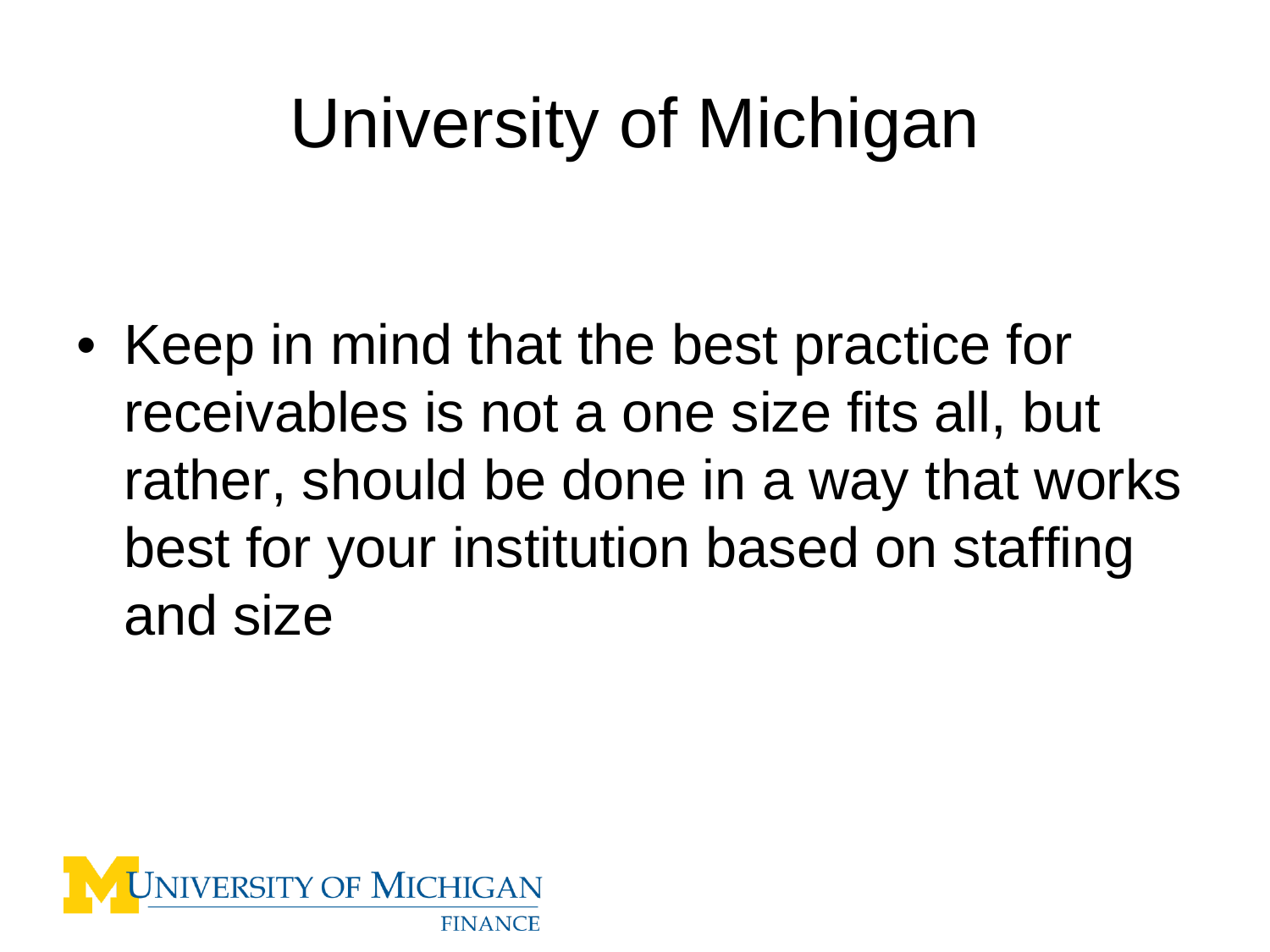